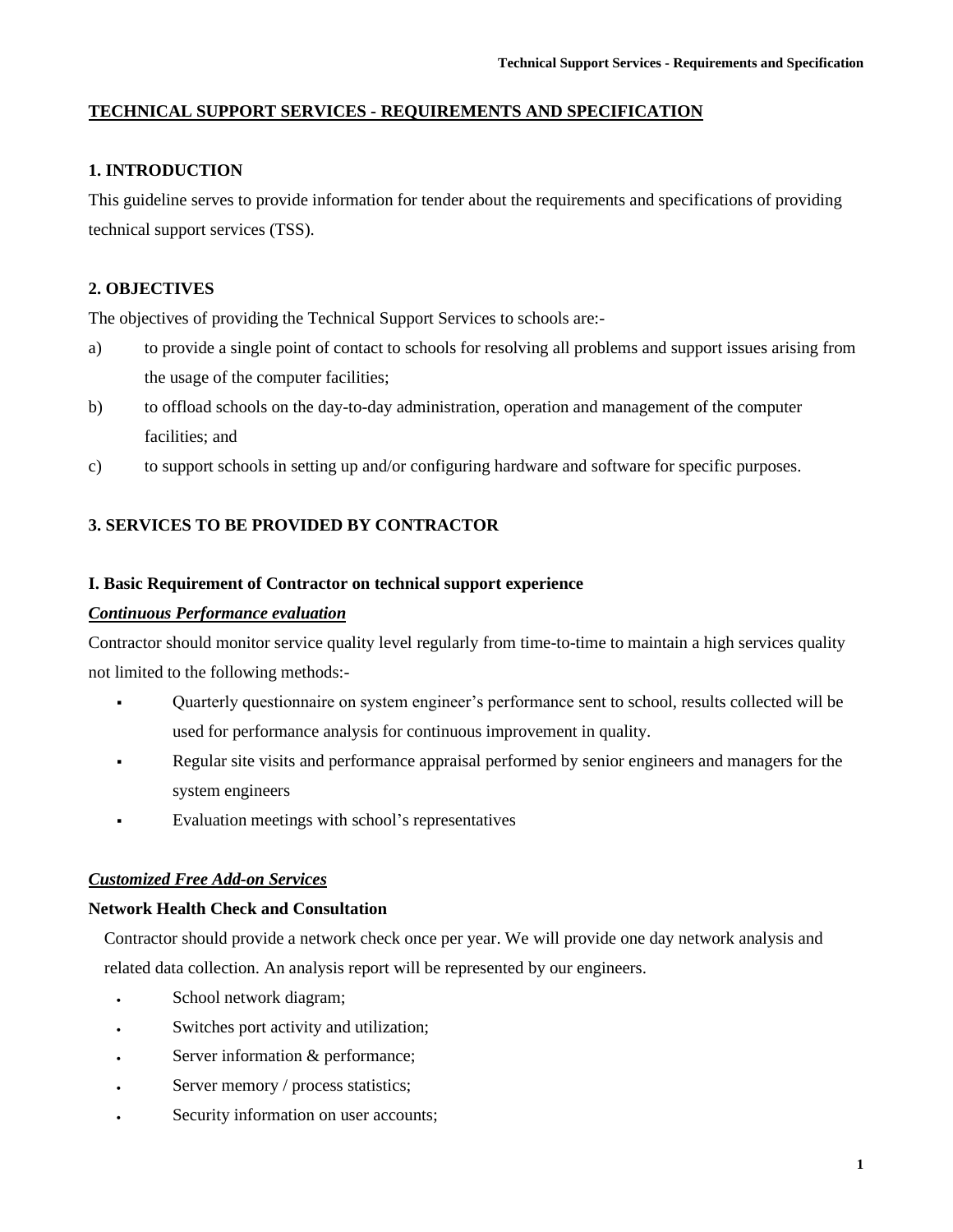- Anti-virus information;
- Suggestion Summary.

# *Regular training sections for System Engineer*

In order to provide quality of service to the school, our, regular trainings for system engineers should be provided by the contractor for their continuous improvement in performance.

The content of training courses including but not limited to following aspects:-

- Window server environment (DNS, DHCP, Active Directory, User management, etc);
- Linux sever environment (Web server, Mail server, Proxy Server, etc);
- Essential techniques in WebSAMS ;
- **Essential Networking for school's environment;**
- Data Backup (Tape drive, MS robocopy, etc);
- **Emergency System Recovery;**
- Effective communication skill in school's environment.

### **II. On-site Support of System Engineer**

### *Working Schedule*

- **Basic Servicing Hours: 44 hours per week**
- **Back-end Supporting Hours: at least 48 hours per year**
- **Emergency Support Hours: at least 48 hours per year**

### *Qualifications of System Engineer*

The minimum qualifications of the System Engineer are listed below:

- i. Completion of **Higher Diploma in IT discipline** or above or equivalent;
- ii. Holder of Microsoft Certified Professional (MCP) on Microsoft or professional certificate in information technology or above or equivalent;
- iii. At least 1-year relevant experience in Windows or Network Support in WAN/LAN implementation is highly preferred;
- iv. Ability on Linux Server (Firewall with DM Zone, Samba, Apache, Web Mail);
- v. Detailed knowledge of network operating systems, network equipment, networking software and other hardware and software;
- vi. Detailed knowledge of communication protocols, e.g. TCP/IP;
- vii. Solid experience in supporting and managing web servers;
- viii. Competent in diagnosing and resolving problems;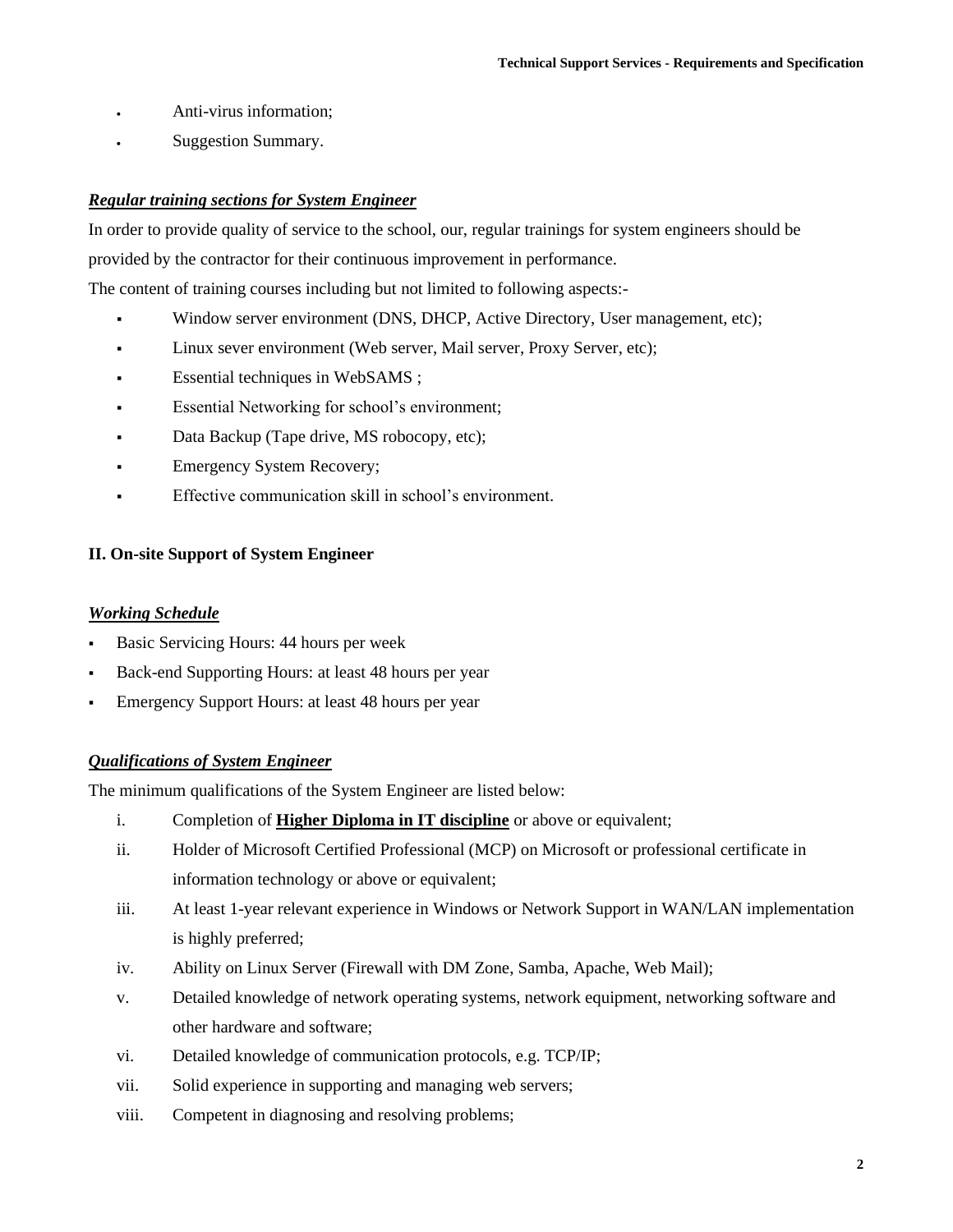- ix. ix. Capable of setting guidelines and procedures for the daily operations of installed WAN/LAN; and
- x. Good command of written and spoken English and Chinese, fluent in spoken Cantonese.

The responsibilities of the System Engineer shall at least include the followings:

- i. As a single point of contact in the Site, liaising with various parties on the operation support of all IT facilities;
- ii. Providing remedial support for resolving all problems and support issues arising from the usage of the computer facilities;
- iii. Carrying out operational support tasks on day-to-day administration, operation and management of the computer facilities;
- iv. Performing the assigned tasks in setting up and/or configuring the computer facilities for specific purposes including assisting users in accepting the newly acquired hardware, software and/or the implementation service;
- v. Compiling the reports when required by the Site including the inventory report for the Software Asset Management;
- vi. Maintain WebSAMS day-to-day operation; and
- vii. Providing technical support to general matters relating the operation of the IT facilities in the Site including the general usage of installed hardware and software.

System Engineer shall NOT commit any of the following acts in the School: -

- behave in a manner likely to endanger himself or any other person;
- **•** cause willful damages to any property;
- consume alcoholic beverage;
- enter any area of the school other than those necessary for the Services;
- fail to wear uniform or company identity card whilst on duty upon requested by school;
- fail to follow the instructions on hair style and dressing style requested by school;
- fight;
- gamble, steal or commit any criminal offence;
- smoking; and
- use foul languages

#### *Terms of Employment of System Engineer*

In order to guarantee the quality of the service provided, the system engineer provided by the contractor should be a full time employee of the service provider under direct employment. Tender will not be considered if the system engineer is sub-contracted to other service provider(s) or company within the contract period. School can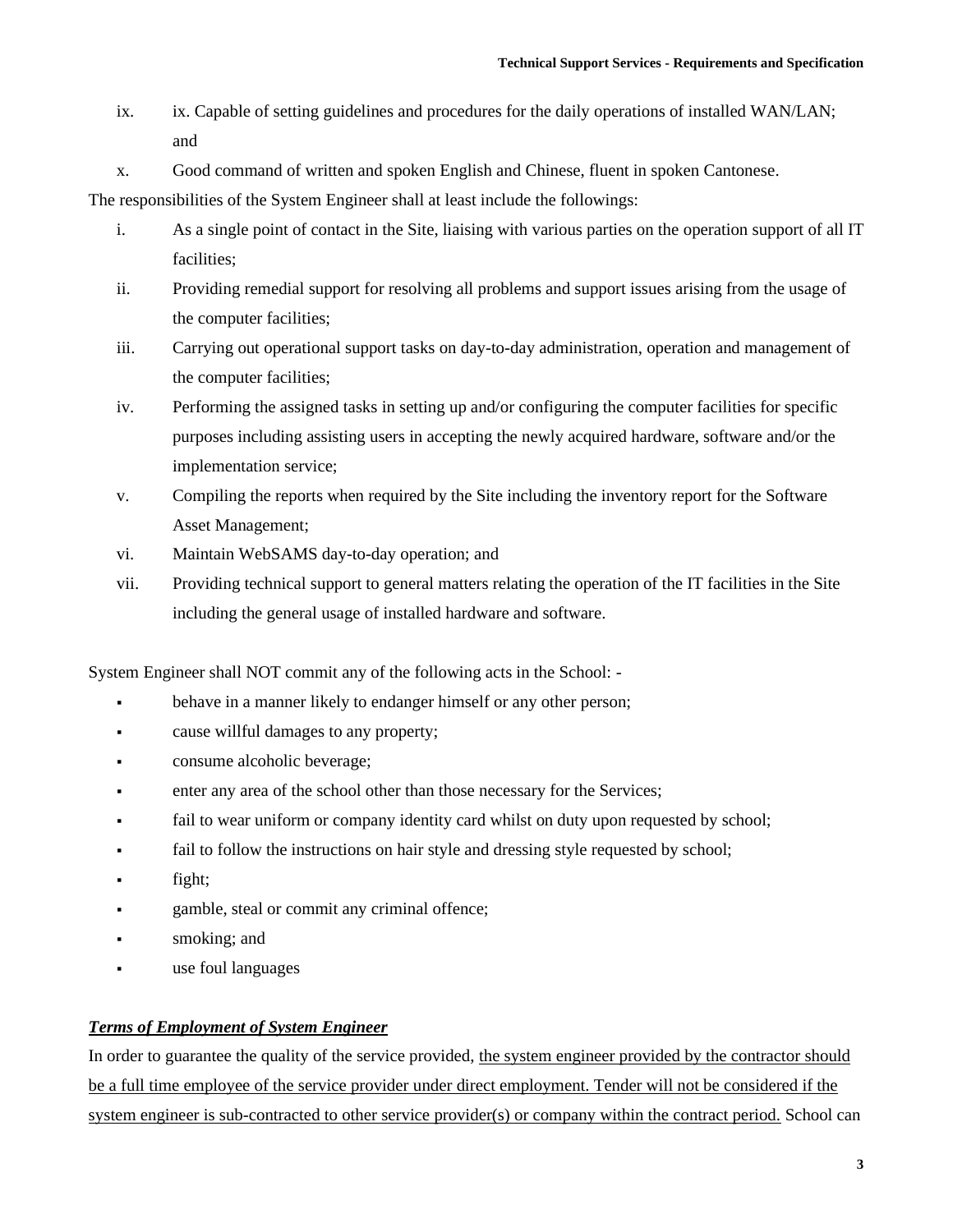terminate the contract without any compensation if the contractor sub-contracts out the technical support services to other service provider I company during the contract period.

### **III. Support of Web-based School Administration & Management System**

Contractor should demonstrate solid experience and qualifications to provide support of Web-based School Administration & Management System.

# **IV. Mode of Supplementary Support**

Contractor should provide:

1. Telephone Hotline

Contractor should provide the dedicated telephone hotline as a single point of contact to school for all support and administration issues related to the TSS.

2. Email Enquires and Support

Contractor should provide the dedicated email address to school for all support and administration issues related to the TSS.

3. Network Security Support

Contractor should provide installation and configuration services of firewall, intrusion detection and proxy services in order to protect school network. Contractor should also provide daily update services for intrusion detection patterns and websites filtering services, as well as provide network-monitoring services on network security.

4. Remote Support

Contractor should provide remote support services for school network e.g. contractor should provide remote support services on firewall when firewall cannot properly function or configuration of firewall is required.

5. Services Monitoring

Contractor should demonstrate the services-monitoring procedures in order to provide the committed service level.

# **V. Type of Services**

Contractor should provide: -

a) Remedial Support Tasks

b) Operational Support Tasks

c) Task-based Support Tasks

# *Remedial Support Tasks*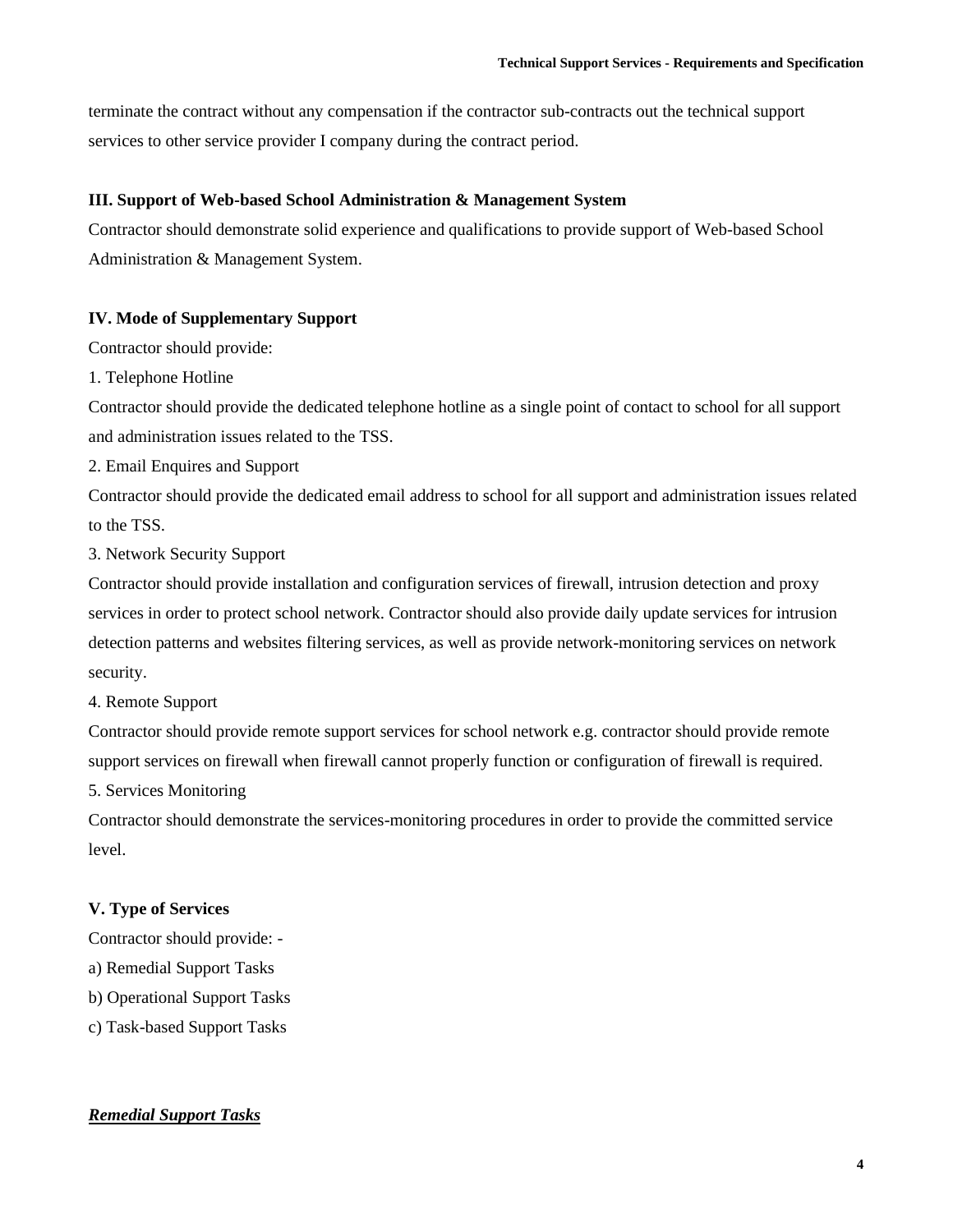i. Trouble-shooting and recovery from network, server or workstation failure with minimum data loss, and in shortest possible period of time so as to minimize disruption of services and inconveniences to users;

ii. Recommendation and implementation of solutions to failure. The solutions implemented may be of short term nature, in that ease, tenderer will indicate clearly to the LAN administrator and propose recommendations on long term solutions;

iii. Liaison and follow-up, when necessary, with other relevant parties for implementing solutions;

iv. Initial reporting of the incident and the subsequent progress update of the situation to the users until the ease is resolved;

v. Assisting other contractors to identify the faults regarding issues on technical incompatibility and coordinating contractors to solve the problems;

vi. Advising LAN administrator(s) to contact various Government departments or equivalent parties for follow up actions if the failure is related to site work and shortage of power supply; and

vii. Maintaining the details of problem and change logs including the site affected, LAN administrator (name, rank & tel no.), user affected (name, rank & tel no.), category of failure, response time, called/closed date and time, handler (name & title), events, services provided, remedy taken, impact to user, follow-up actions, suggestions for improvements, escalation detail, etc.

#### *Operational Support Tasks*

i. Network Operations

- Performing preventive investigations, maintenance and monitoring of the overall operations of the network such as checking system logs and find tuning of software settings;
- **•** Performing review and reconfigurations on network connections;
- Providing recommendations for improvement on the performance and reliability on the networks and usage of the system resources;
- Coordinating various parties such as the Government contractors for network upgrade, restructuring, migration or integration.

ii. User Accounts and Resources Management

- Performing user account creation, deletion, properties alternation;
- Performing necessary hardware and software configurations for resources
- sharing e.g. file and print;
- **•** Assigning storage quota for users;
- Defining necessary system policies and user profile settings;
- Perfonning data backup and recovery and provide guideline to user if requested.
- iii. Software Update and Upgrade
	- Updating the system and application software with the necessary service
	- packs, patches, fixes and etc, e.g. updating the signature files of anti-virus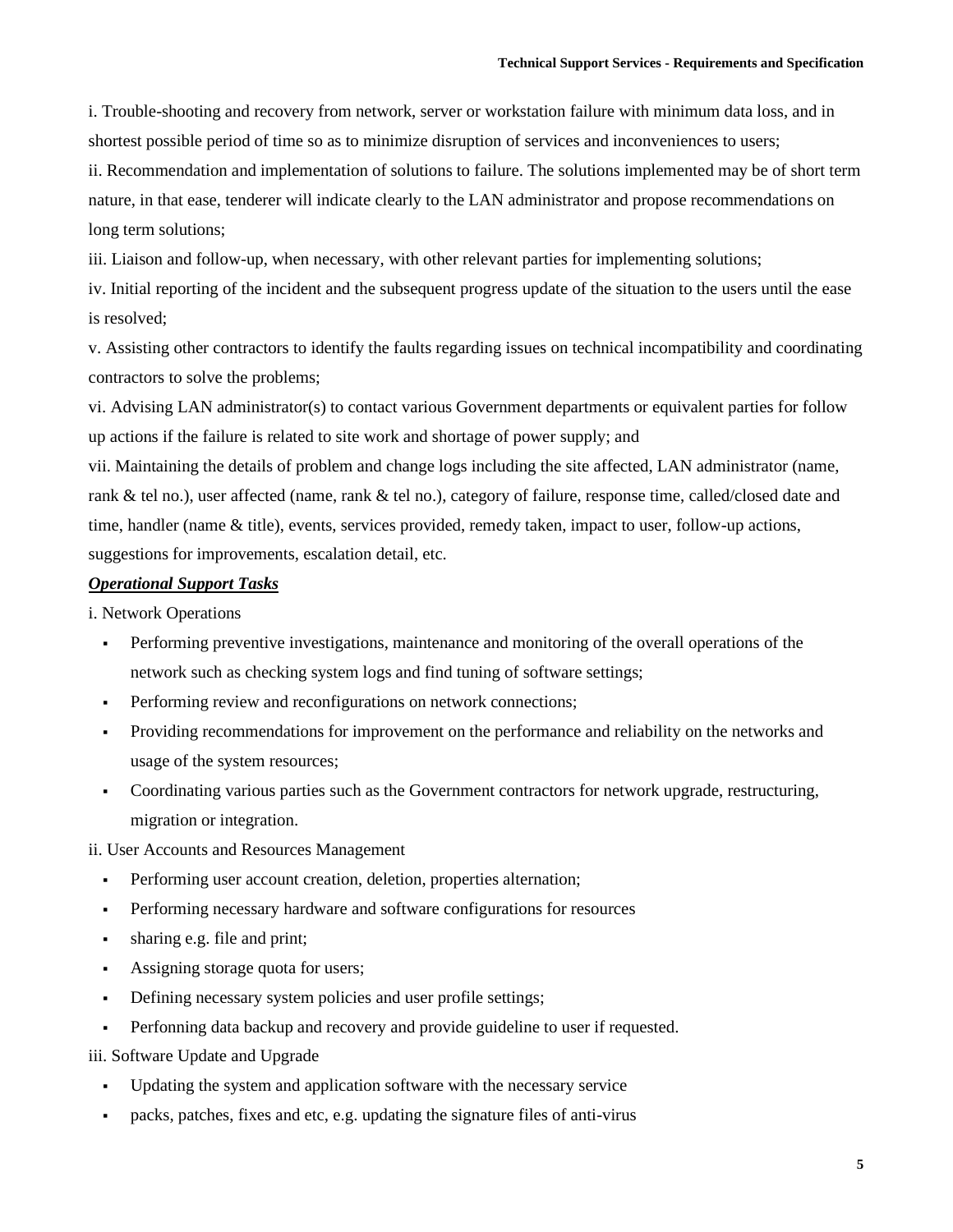- software:
- **•** Performing version upgrade for software such as Network Operating
- System, software driver, anti-virus software and LAN-based application
- software;
- Carrying out small-scale software installation, customizations and configurations.
- iv. Server and Workstation Housekeeping
	- Monitoring and maintaining the configuration of server and workstation machines;
	- Checking housekeeping job reports, system and error logs;
	- Performing virus checking and assisting user to recover system/data;
	- Helping user to perform the data files backup before upgrade and reload data files after installation and providing guideline and upgrade plan to users if requested.
- v. Peripherals Housekeeping
	- Performing driver updates;
	- Replacing printer toner and cartridge.
- vi. Internet Services
	- Coordinating various parties such as the Internet Services Provider (ISP) of the Site for the support, maintenance and performance monitoring of the Internet connection of the network;
	- Supporting and maintaining the Internet services servers, e.g. web servers, proxy servers, email servers and etc.

#### vii. Security

- Maintaining the security of the network;
- **•** Implementing necessary security policies to protect the network.

### viii. User Support

- Assisting users to set up the network environment for teaching and learning/school administration;
- Providing support to users on the general usage of installed hardware and
- software.

#### ix. Software Asset Management (SAM) and Reporting

- Performing initial inventory keeping at the commencement of the Services;
- Performing regular inventory keeping, especially on the software items, in order to assist the users in ensuring no illegal software is installed on any machines in the Site;
- Preparing and updating the network diagram and other system documentation to reflect the implemented solution and upgrade of hardware and software;
- Preparing management report, technical support service report and inventory report for each individual Site.
- x. School Website Update and Maintenance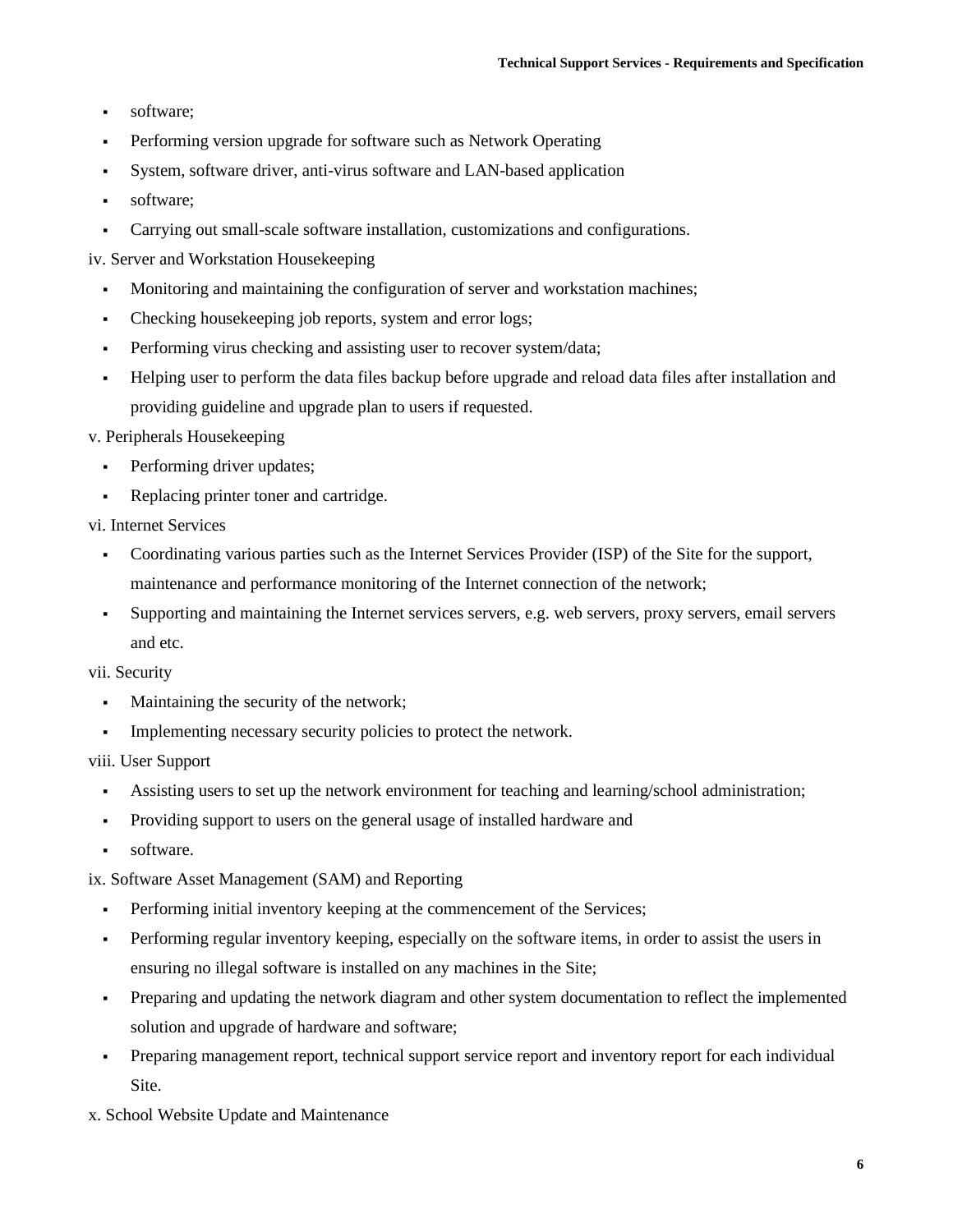- Performing school website update and maintenance according to the School's requirements.
- xi. Photo / Video Shooting and Editing
	- Performing photo / video shooting and editing to different formats according to the School's requirements.

xii. Teaching Assistance

▪ Performing teaching assistance to help teachers on lessons when necessary.

### *Task-based Support Tasks*

- Large scale hardware and software installation, customizations and configurations;
- Carrying out acceptance tests on behalf of users for newly acquired hardware and software to be installed into the networks by various Government contractors;
- Equipment relocation and system reconfiguration;
- Hands-on briefing/training to the new LAN administrator(s) upon personnel change;
- Data migration services; and
- Any other activities which are necessary for achieving the service requirements.

#### **Service Level**

| Items                                                           | Minimum Service Level |
|-----------------------------------------------------------------|-----------------------|
| Response time for phone call                                    | less than 15 seconds  |
| Response time for voice mail via phone call and email enquiries | less than 10 minutes  |
| Response time for user complaints and enquiries                 | within same day       |

#### **Remedial Support**

| Items                                                                       | Minimum Service Level |
|-----------------------------------------------------------------------------|-----------------------|
| Elapsed time to provide solution or workarounds to resume normal operations | no more than 4 hours  |
| from critical system/network failure or major system/network failure        |                       |
| Elapsed time to provide solution or workarounds to resume normal operations | no more than 10 hours |
| from general system/network failure                                         |                       |

#### **Operational Support**

| Items           |                                                      | Minimum Service Level         |
|-----------------|------------------------------------------------------|-------------------------------|
| <b>LAN</b>      | Number of outage in a month                          | no more than 3 times          |
|                 | Accumulative hours of outage in a month              | no more than 10 hours         |
|                 | Notice in advance for scheduled outage               | at least 7 days before outage |
| Each individual | Number of outage per each equipment in a month       | no more than 3 times          |
| equipment       | Accumulative hours of outage per each equipment in a | no more than 10 hours         |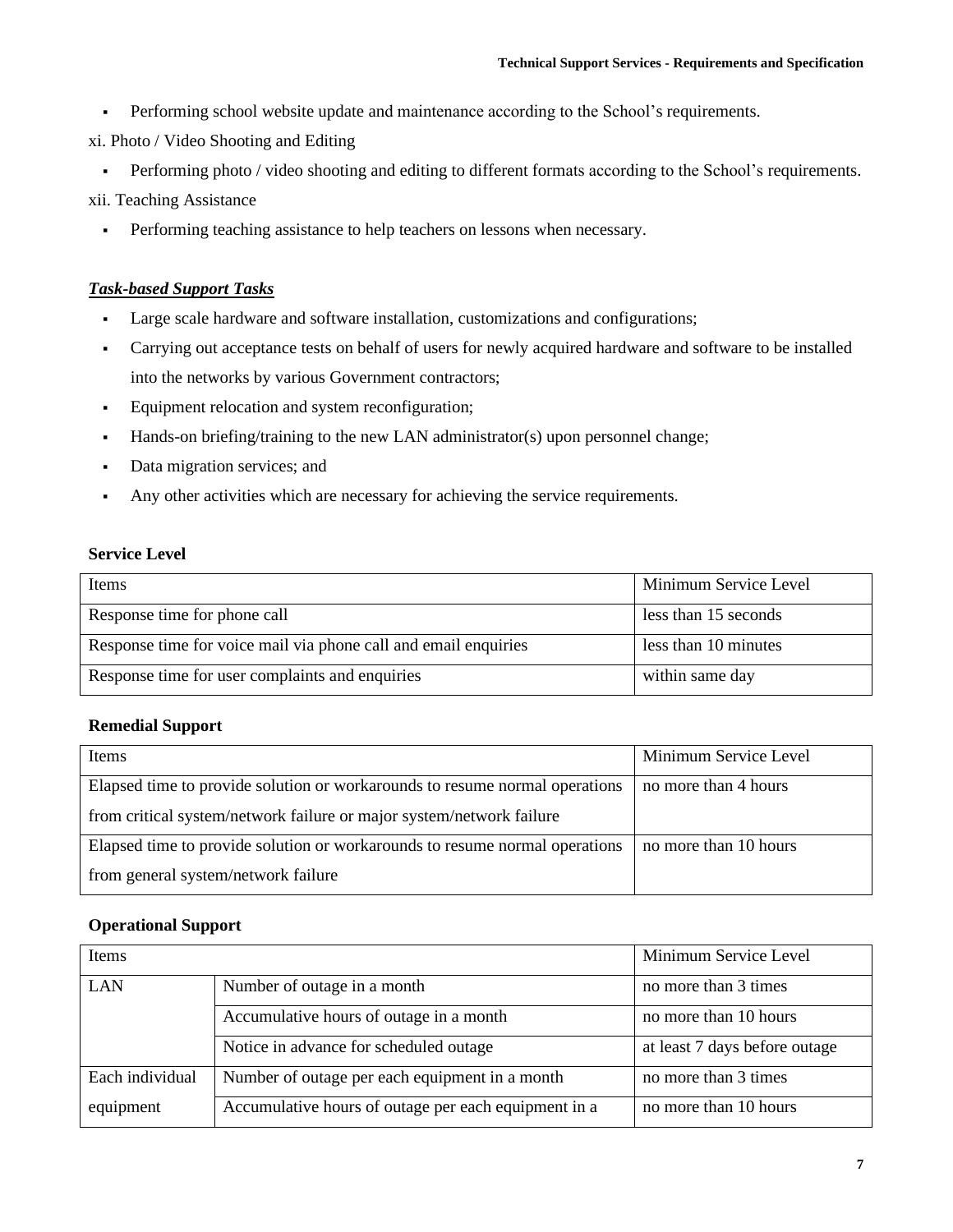|            | month                                                    |                     |
|------------|----------------------------------------------------------|---------------------|
| Backup $&$ | Number of unsuccessful backup in a month                 | no more than 1 time |
| Recovery   | Redo of unsuccessful backup                              | within 1 day        |
|            | Successful rate of backup and recovery reliability tests | 100\%               |

# **Operational Support Task List**

| Task/Activity                                                                 | Minimum Frequency           |  |
|-------------------------------------------------------------------------------|-----------------------------|--|
| Network monitoring and tuning                                                 |                             |  |
| System operation status (e.g. print queue, equipment power, n/w service)      | Daily                       |  |
| Server logs checking (e.g. RAID, UPS, System)                                 | Daily                       |  |
| System logs (e.g. applications access)                                        | Daily                       |  |
| External connections (e.g. Internet, remote access, proxy cache)              | Weekly                      |  |
| Network traffic (e.g. switches/hubs performance)                              | Daily                       |  |
| Resources usage (e.g. disk space usage)                                       | Monthly                     |  |
| Server time synchronization                                                   | Weekly                      |  |
| Intruder monitoring                                                           | Daily                       |  |
| Server performance (e.g. CPU usage, memory paging rate)                       | Weekly                      |  |
| Network connections and reconfiguration (e.g. plugging and unplugging the     | Monthly                     |  |
| network cables, configuring machine network settings, network equipment       |                             |  |
| and remote connections)                                                       |                             |  |
| User account and resources management                                         |                             |  |
| Small-scale user account creation, deletion and reconfiguration & grouping of | Weekly                      |  |
| user accounts (e.g. reset password, configuring login scripts)                |                             |  |
| Large-scale user account creation, reconfiguration, deletion & grouping       | Quarterly                   |  |
| Review user profile and system policy settings                                | Weekly                      |  |
| Review disk quota allocation                                                  | Bi-weekly                   |  |
| Configure file and print sharing                                              | Weekly                      |  |
| Data backup                                                                   |                             |  |
| Perform data backup                                                           | according to the predefined |  |
|                                                                               | backup schedule             |  |
| Check backup logs                                                             | Daily                       |  |
| Label, replace and store of backup tape                                       | Weekly                      |  |
| Perform backup and recovery reliability tests                                 | Quarterly                   |  |
| Software update                                                               |                             |  |